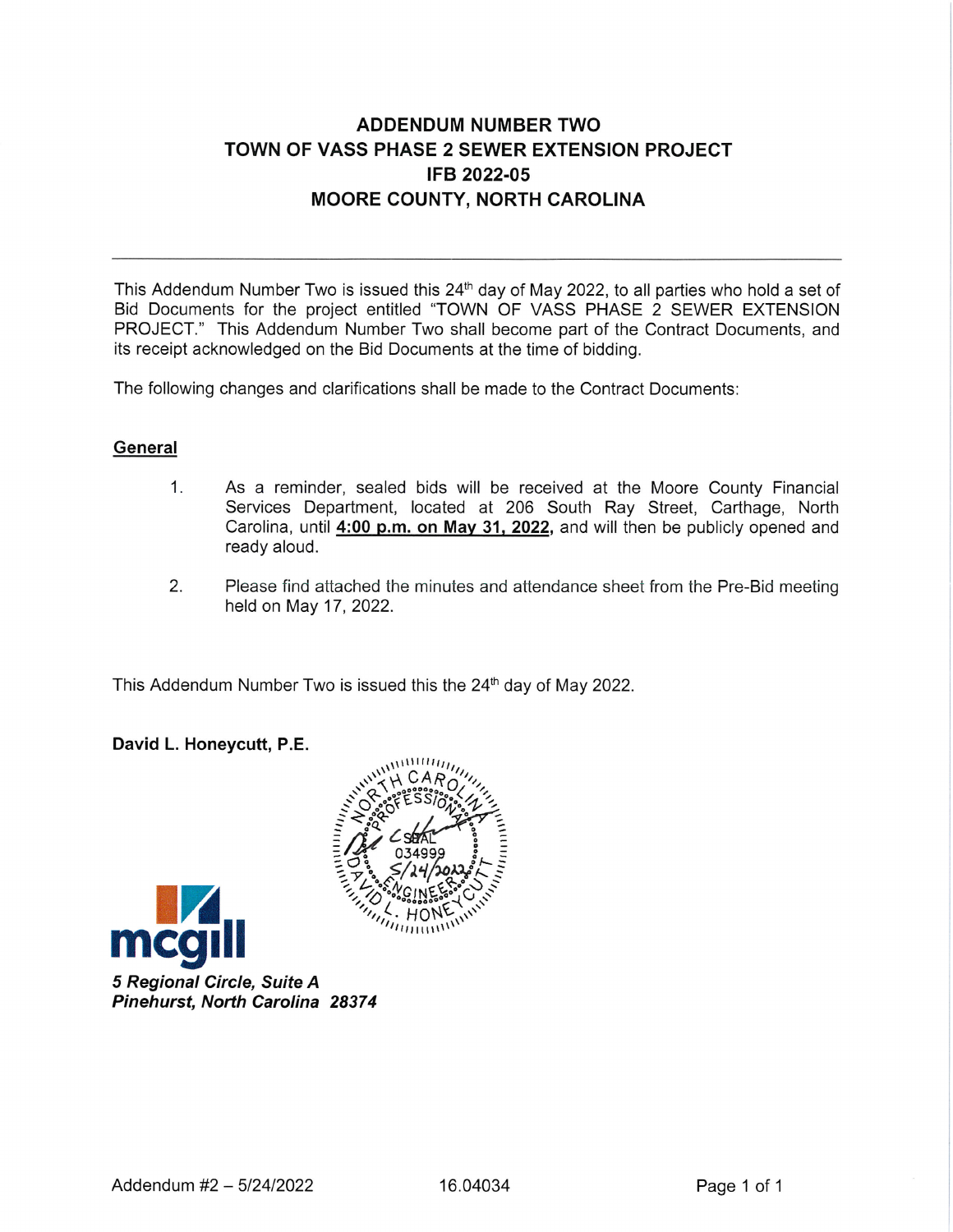

## **PRE-BID MEETING MINUTES**

| <b>Project Name:</b> | TOWN OF VASS PHASE 2 SEWER EXTENTION PROJECT                                                   |  |  |
|----------------------|------------------------------------------------------------------------------------------------|--|--|
|                      | IFB 2022-05                                                                                    |  |  |
| Owner:               | Moore County                                                                                   |  |  |
| McGill Project #:    | 16.04034                                                                                       |  |  |
| Organizer:           | David L. Honeycutt, P.E., McGill Associates, P.A.                                              |  |  |
| Date:                | May 17, 2022 at 1:00 P.M.                                                                      |  |  |
| <b>Bid Date:</b>     | Mary 31, 2022 at 4:00 p.m.                                                                     |  |  |
|                      | Moore County Financial Services Department<br>206 South Ray Street<br>Carthage, North Carolina |  |  |

1. Welcome, Introductions and distribute sign in sheet: Mr. David Honeycutt with McGill Associates welcomed all attendees and thanked them for their interest in the Town of Vass Phase 2 Sewer Extension Project. Those in attendance briefly introduced themselves and a sign in sheet was circulated. The following people were in attendance at the Pre-Bid Meeting:

| <b>Name</b>              | <b>Representing/Company</b>             | <b>Phone</b> | E-mail                               |
|--------------------------|-----------------------------------------|--------------|--------------------------------------|
| David L. Honeycutt, P.E. | McGill Associates, P.A.                 | 910-295-3159 | david.honeycutt@mcgillassociates.com |
| Matthew Jones, P.E.      | McGill Associates, P.A.                 | 910-295-3159 | matthew.jones@mcgillassociates.com   |
| Ben Vaughn               | McGill Associates, P.A.                 | 910-295-3159 | ben.vaughn@mcgillassociates.com      |
| Randy Gould, P.E.        | <b>Moore County Public</b><br>Utilities | 910-947-4300 | rgould@moorecountync.gov             |
| Brian Patnode, P.E.      | <b>Moore County Public</b><br>Utilities | 910-947-4300 | bpatnode@moorecountync.gov           |
| <b>Terra Vuncannon</b>   | Moore County Public<br>Utilities        | 910-947-4300 | tvuncannon@moorecountync.gov         |
| Steve Williamson         | SKC, Inc.                               | 336-873-9494 | skcinc2@gmail.com                    |
| Jeff Carpenter           | <b>IVAC/EWSG</b>                        | 704-578-9025 | Ghunt@metconus.com                   |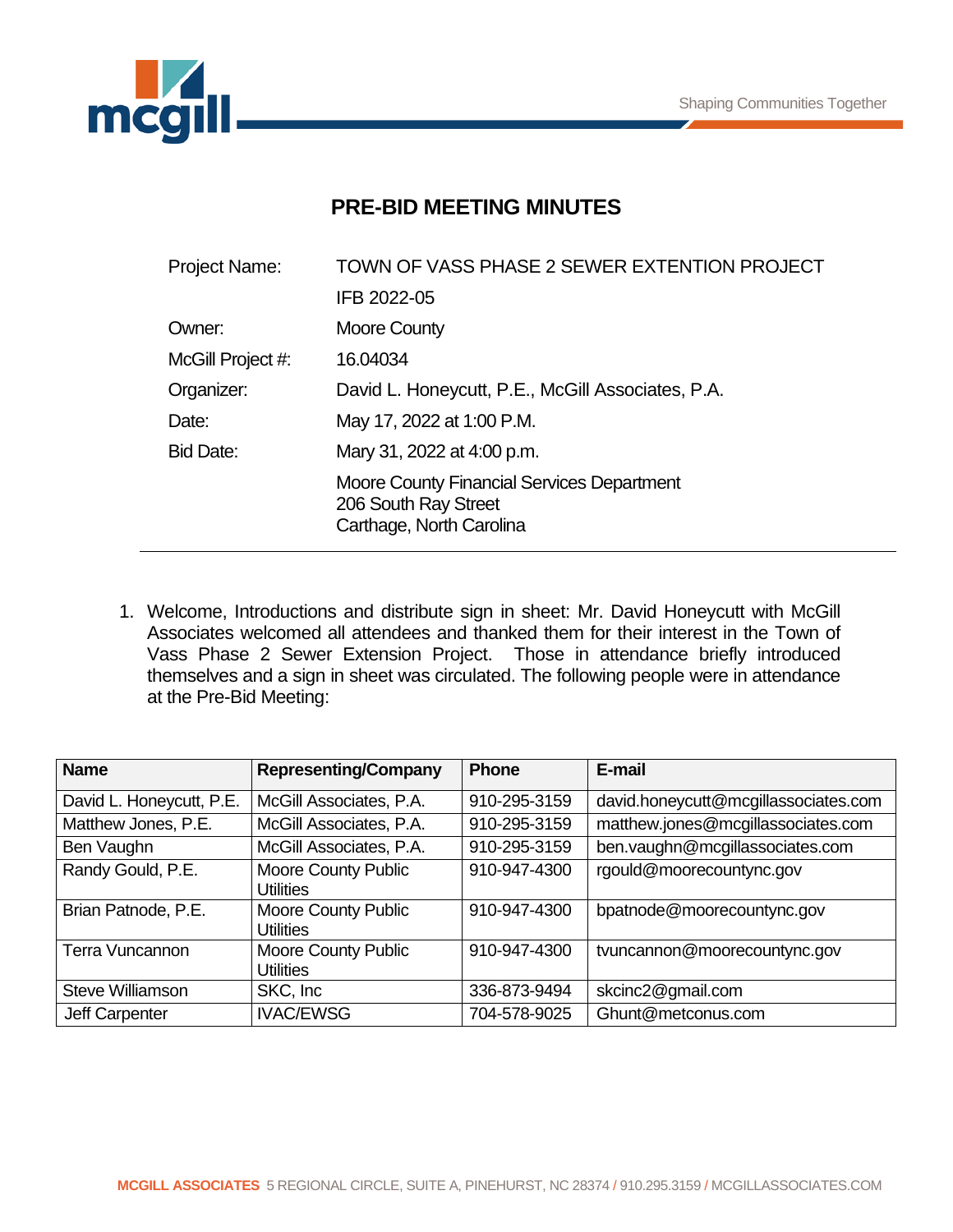- 2. Project Description:
	- A. Construction of new wastewater collection lines to serve the Town of Vass, including approximately 36,400 LF of 8" gravity sewer lines, 5,800 LF of force main, two (2) lift stations and related appurtenances. The Work is bid as 4 separate Contracts:
		- i. Contract 1 includes 13,300 LF of 8" gravity sewer lines and 2,100 LF of force main.
		- ii. Contract 2 includes 7,300 LF of 8" gravity sewer lines and 3,700 LF of force main.
		- iii. Contract 3 includes 15,800 LF of 8" gravity sewer lines.
		- iv. Contract 4 includes two (2) lift stations and appurtenances.
	- B. Discussion of Bid Forms and Multiple Contracts. Bid forms contain provisions for multiple Contracts if awarded to a common Contractor. **Note that separate, sealed bids shall be provided for each Contract, even if provided from same Contractor.**
	- C. Contract Times:
		- i. Contract 1: 270 calendar days to Substantial Completion, 300 calendar days to Final Completion, Liquidated Damages: \$500/day.
		- ii. Contract 2: 270 calendar days to Substantial Completion, 300 calendar days to Final Completion, Liquidated Damages: \$500/day.
		- iii. Contract 3: 270 calendar days to Substantial Completion, 300 calendar days to Final Completion, Liquidated Damages: \$500/day.
		- iv. Contract 4: 365 calendar days to Substantial Completion, 395 calendar days to Final Completion, Liquidated Damages: \$500/day.
	- D. Bid Bond, Payment Bond and Performance Bonds are required.
	- E. Unit price bid schedule in Bid Form for each Contract with Estimated Bid Quantities.
	- F. Project is primarily funded by USDA-Rural Development and numerous special provisions apply (erection of project signs, documents that must be provided with the bid, other changes as noted in the Supplementary Conditions, etc.).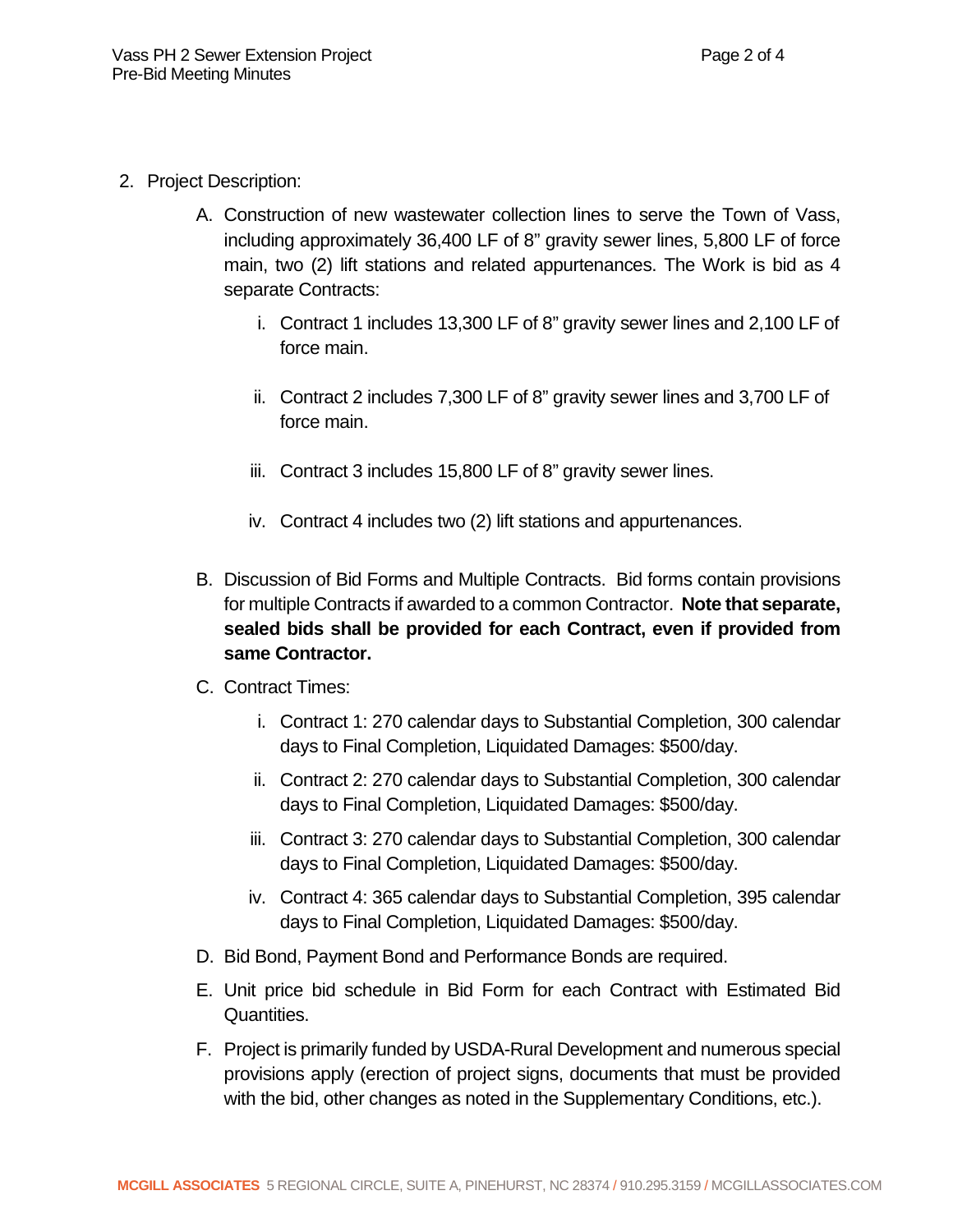- G. American Iron and Steel is required to be followed for this project. Forms and details for these requirements are included in the Bid Documents.
- H. Bid Requirements:
	- i. Bid Security
	- ii. List of proposed Subcontractors and Suppliers
	- iii. Evidence of authority to do business in NC
	- iv. Contractor's License info
	- v. RD Form 1940-Q, Exhibit A-1
	- vi. E-Verify
	- vii. Minority Participation Certification
	- viii. Non-collusion Affidavit
- 3. Additional Items
	- A. Plans indicate a service to be installed at each potential connection. Final location and quantity of services to be installed shall be confirmed during construction. Mr. Honeycutt noted that, pending confirmation from property owners and Moore County Public Utilities, quantity could be closer to 90-100 total connections.
	- B. NCDOT Encroachment Agreements with Special Provisions is provided in Appendix of the Bid Documents.
	- C. Requirement for video recordings or digital photographs before and during construction.
	- D. Note that the bid opening location is different from pre-bid meeting location.
	- E. Addendum #1 will be issued today, 5/17/22, which includes a Bid Alternate for the design of Lift Station V5 and a Bid Alternate for 4" force main.
- 4. Ms. Vuncannon reminded bidders to submit any questions via email with IFB 2022-05 in subject line to tvuncannon@moorecountync.gov. The deadline for questions is March 24, 2022 at 5pm.
- 5. Questions and Answers
	- A. Mr. Patnode noted that post-construction CCTV of sewer lines is a contract requirement. This is noted in Sections 13 and 14 of the MCPW Wastewater Gravity